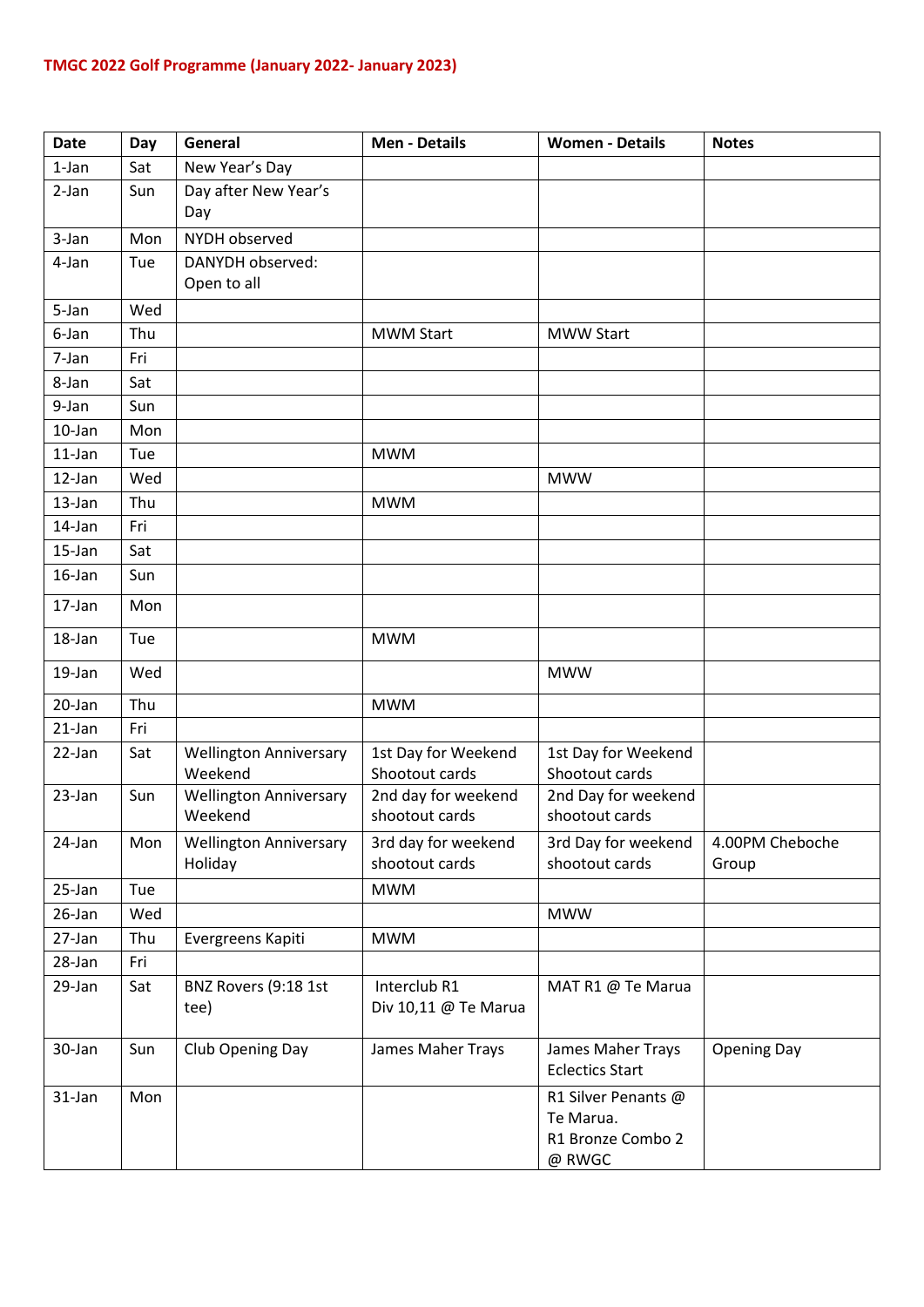| <b>Date</b> | Day | General                                      | Men - Details         | <b>Women - Details</b>              | <b>Notes</b>             |
|-------------|-----|----------------------------------------------|-----------------------|-------------------------------------|--------------------------|
| 1-Feb       | Tue |                                              | <b>MWM</b>            |                                     |                          |
| 2-Feb       | Wed |                                              |                       | MWW Open Day                        |                          |
|             |     |                                              |                       | Frances Cole Trophy                 |                          |
|             |     |                                              |                       | <b>Net</b>                          |                          |
| 3-Feb       | Thu |                                              | <b>MWM</b>            |                                     |                          |
| 4-Feb       | Fri |                                              |                       |                                     | <b>Clubrooms Booking</b> |
|             |     |                                              |                       |                                     | from 6                   |
| 5-Feb       | Sat | Waitangi Weekend                             |                       |                                     |                          |
| 6-Feb       | Sun | Waitangi Day                                 | Hui Ngaparu Trophy    | Lil Parkin Trophy                   |                          |
|             |     |                                              |                       | <b>LGU Putts</b>                    |                          |
| 7-Feb       | Mon | Waitangi Monday                              |                       |                                     |                          |
|             |     | Holiday                                      |                       |                                     |                          |
| 8-Feb       | Tue |                                              | <b>MWM</b>            |                                     |                          |
| 9-Feb       | Wed |                                              |                       | MWW LGU & Putts                     |                          |
| 10-Feb      | Thu |                                              | MWM Waikanae to       |                                     |                          |
|             |     |                                              | visit Te Marua        |                                     |                          |
| 11-Feb      | Fri |                                              |                       |                                     |                          |
| 12-Feb      | Sat |                                              | Mens Interclub R2     | MAT R2 Bye                          |                          |
|             |     |                                              | Div 3, 10 @ Te Marua  |                                     |                          |
| 13-Feb      | Sun |                                              | Summer Cup R1 (best   | <b>Four Seasons</b>                 | White Tees for           |
|             |     |                                              | $2$ of $3)$           | Championship R1                     | women. NO Eclectics      |
|             |     |                                              |                       | (Summer Cup)                        | round this day           |
| 14-Feb      | Mon |                                              |                       | R2 Silver Penants @                 |                          |
|             |     |                                              |                       | Masterton.                          |                          |
|             |     |                                              |                       | <b>R2 Bronze Pennants</b>           |                          |
|             |     |                                              |                       | v Kapiti @ PBGC                     |                          |
| 15-Feb      | Tue |                                              | <b>MWM</b>            |                                     |                          |
| 16-Feb      | Wed |                                              |                       | MWW - Stableford                    |                          |
| 17-Feb      | Thu |                                              | MWM Levin to visit Te |                                     |                          |
|             |     |                                              | Marua                 |                                     |                          |
| 18-Feb      | Fri | Upper Hutt Tigers -<br><b>Course Closed</b>  |                       |                                     | Contact Ben Lia          |
| 19-Feb      | Sat |                                              | Mens Interclub R3     |                                     |                          |
|             |     |                                              | Div 7,3,11 @ Te Marua |                                     |                          |
| 20-Feb      | Sun |                                              |                       | <b>Strokeplay Champs</b>            |                          |
|             |     |                                              |                       | R1. Silver and Bronze               |                          |
|             |     |                                              |                       | <b>Divisions</b>                    |                          |
|             |     |                                              |                       |                                     |                          |
| 21-Feb      | Mon |                                              |                       | R3 Silver Penants @                 |                          |
|             |     |                                              |                       | Otaki.                              |                          |
|             |     |                                              |                       | <b>R3 Bronze Pennants</b>           |                          |
|             |     |                                              |                       | v Masterton @                       |                          |
|             |     |                                              |                       | Miramar                             |                          |
| 22-Feb      | Tue |                                              |                       |                                     |                          |
| 23-Feb      | Wed |                                              |                       | MWW-Summer                          |                          |
| 24-Feb      | Thu |                                              |                       | Trays - Stableford                  |                          |
| 25-Feb      | Fri |                                              |                       |                                     |                          |
|             |     |                                              |                       |                                     |                          |
| 26-Feb      | Sat | Mashies @ Trentham<br>Cossie Club Tournament | <b>COURSE CLOSED</b>  | <b>COURSE CLOSED</b><br>MAT R3 away | John Dillon 021421250    |
|             |     |                                              |                       |                                     |                          |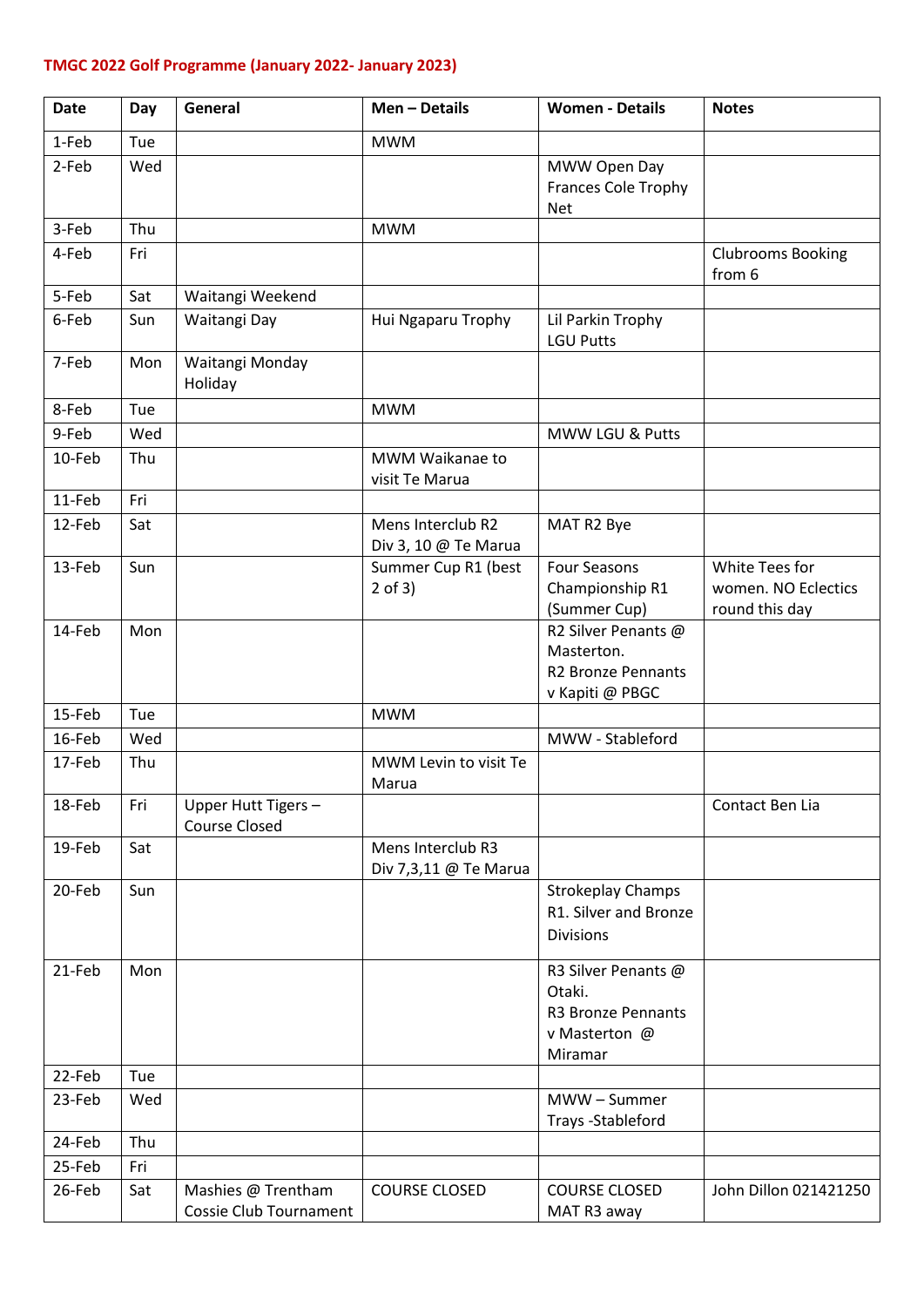| 27-Feb | Sun | Men's Strokeplay etc. | Strokeplay R1 (Gross - | <b>Strokeplay Champs</b> |  |
|--------|-----|-----------------------|------------------------|--------------------------|--|
|        |     |                       | best $3$ of $4$ ).     | R <sub>2</sub>           |  |
|        |     |                       | Mayer & Kean Cup R1    |                          |  |
|        |     |                       | (Nett - best 3 of 4).  | Silver and Bronze        |  |
|        |     |                       | M/P Qualifying R1      | <b>Divisions</b>         |  |
|        |     |                       | (best 2 of 4).         |                          |  |
|        |     |                       | Bolt Cup R1 (Nett best |                          |  |
|        |     |                       | $2$ of 4).             |                          |  |
|        |     |                       | Don Hazlett (Under 23  |                          |  |
|        |     |                       | $-$ Nett best 2 of 4). |                          |  |
| 28-Feb | Mon |                       |                        |                          |  |

| <b>Date</b> | Day | General               | Men - Details         | <b>Women - Details</b>          | <b>Notes</b> |
|-------------|-----|-----------------------|-----------------------|---------------------------------|--------------|
| 1-Mar       | Tue |                       | MWM Te Marua to       |                                 |              |
|             |     |                       | visit Manor Park      |                                 |              |
| 2-Mar       | Wed |                       |                       | MWW LGU & Putts                 |              |
|             |     |                       |                       | Stroke Champs Rd1               |              |
| 3-Mar       | Thu |                       | <b>MWM</b>            |                                 |              |
| 4-Mar       | Fri | Cossie Club Rerserve  | Josh Grubb Group if   |                                 |              |
|             |     | Day                   | reserve day not       |                                 |              |
|             |     |                       | needed                |                                 |              |
| 5-Mar       | Sat |                       | Mens Interclub R4     | MAT R4 @ Te Marua               |              |
|             |     |                       | Div 3,7 @ Te Marua    |                                 |              |
| 6-Mar       | Sun | Men's Strokeplay etc. | Strokeplay R2 & M/P   |                                 |              |
| 7-Mar       |     |                       | Qualifying etc.       |                                 |              |
|             | Mon |                       |                       | R4 Silver Penants @<br>Shandon. |              |
|             |     |                       |                       | R4 Bronze Pennants              |              |
|             |     |                       |                       | v Manor Park @                  |              |
|             |     |                       |                       | Masterton                       |              |
| 8-Mar       | Tue |                       | <b>MWM</b>            |                                 |              |
| 9-Mar       | Wed |                       |                       | <b>MWW Summer Trays</b>         |              |
|             |     |                       |                       | Stableford                      |              |
| 10-Mar      | Thu |                       | <b>MWM</b>            |                                 |              |
| 11-Mar      | Fri |                       |                       |                                 |              |
| 12-Mar      | Sat |                       | Mens Interclub R5     |                                 |              |
|             |     |                       | Div 10, 11 @ Te Marua |                                 |              |
| 13-Mar      | Sun | Men's Strokeplay etc. | Strokeplay R3 & M/P   |                                 |              |
|             |     |                       | Qualifying etc.       |                                 |              |
|             |     |                       | Summer Cup R2 (best   |                                 |              |
|             |     |                       | $2$ of $3)$           |                                 |              |
| 14-Mar      | Mon |                       |                       |                                 |              |
| 15-Mar      | Tue |                       | <b>MWM</b>            |                                 |              |
| 16-Mar      | Wed |                       |                       | MWW Stroke Play                 |              |
|             |     |                       |                       | <b>Rd2 National Teams</b>       |              |
| 17-Mar      | Thu | St Patrick's Day      | <b>MWM</b>            | Event - Net                     |              |
|             |     |                       |                       |                                 |              |
| 18-Mar      | Fri |                       |                       |                                 |              |
| 19-Mar      | Sat |                       | Mens Interclub R6     | MAT R5 see draw                 |              |
|             |     |                       | Div 10, 7 @ Te Marua  |                                 |              |
| 20-Mar      | Sun | Men's Strokeplay etc. | Strokeplay R4 & M/P   |                                 |              |
|             |     |                       | Qualifying etc.       |                                 |              |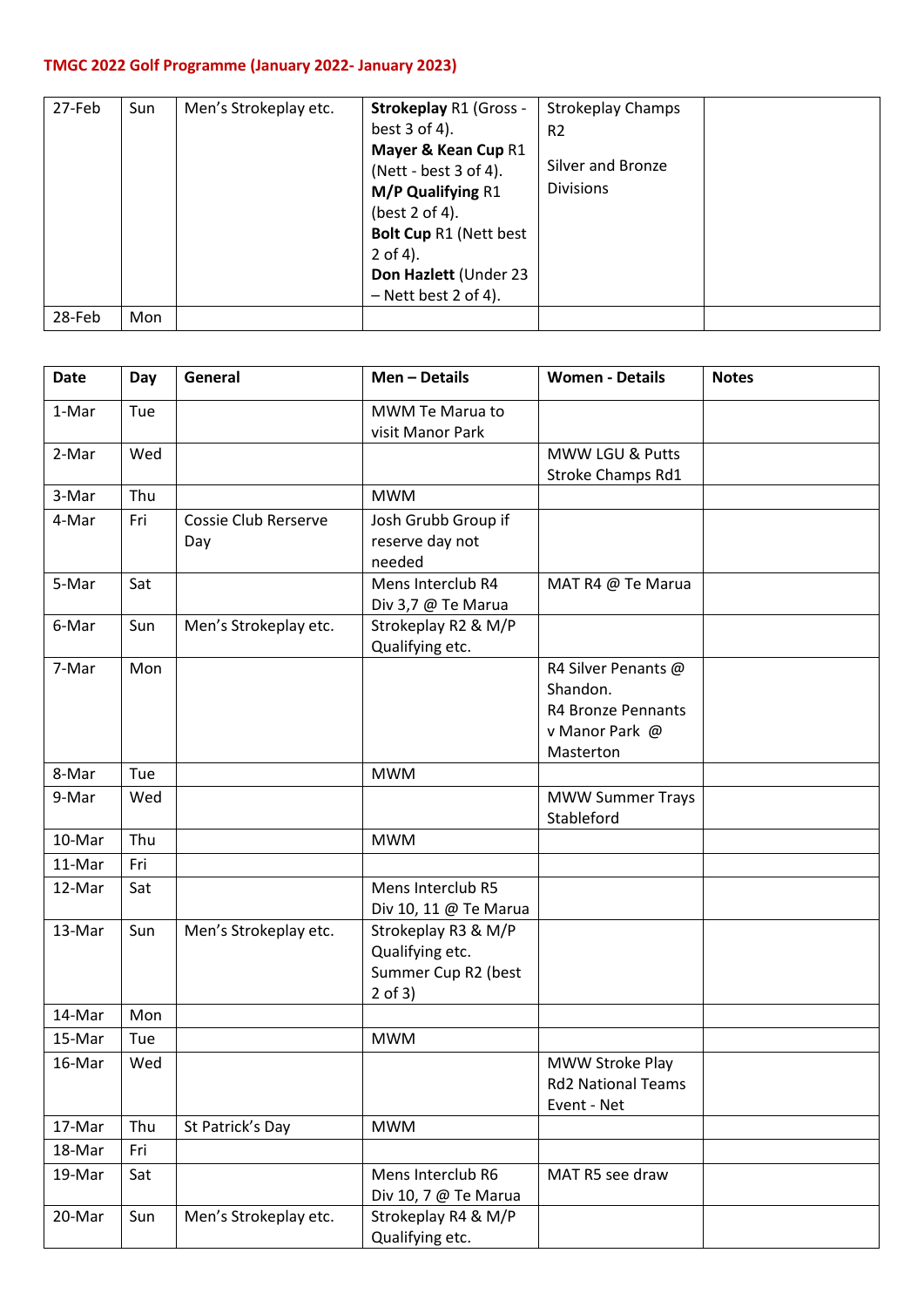| 21-Mar | Mon |                        |                     | R5 Silver Penants @       |                      |
|--------|-----|------------------------|---------------------|---------------------------|----------------------|
|        |     |                        |                     | Miramar.                  |                      |
|        |     |                        |                     | <b>R5 Bronze Pennants</b> |                      |
|        |     |                        |                     | v Miramar @ Manor         |                      |
|        |     |                        |                     | Park                      |                      |
| 22-Mar | Tue |                        | <b>MWM</b>          |                           |                      |
| 23-Mar | Wed |                        |                     | MWW Stableford            |                      |
|        |     |                        |                     | Nancy McCormick           |                      |
|        |     |                        |                     | Foursomes 36 holes        |                      |
| 24-Mar | Thu |                        | <b>MWM</b>          |                           |                      |
| 25-Mar | Fri | Diplomatics V Te Marua |                     |                           |                      |
|        |     | @ Te Marua - 12.30     |                     |                           |                      |
|        |     | start                  |                     |                           |                      |
|        |     |                        |                     |                           |                      |
| 26-Mar | Sat | Mashies @ Te Marua     | WGI AGM             | MAT R6 see draw           | Couse Closed all day |
|        |     | 8.00am                 | Tournament -12.30   |                           |                      |
| 27-Mar | Sun |                        | Summer Cup R3 (best |                           |                      |
|        |     |                        | $2$ of $3)$         |                           |                      |
| 28-Mar | Mon |                        |                     | R6 Silver Penants @       |                      |
|        |     |                        |                     | Martinborough.            |                      |
|        |     |                        |                     | <b>R6 Bronze Pennants</b> |                      |
|        |     |                        |                     | v RWGC Gold @             |                      |
|        |     |                        |                     | Kapiti                    |                      |
| 29-Mar | Tue |                        | <b>MWM</b>          |                           |                      |
| 30-Mar | Wed |                        |                     | <b>MWW Summer Trays</b>   |                      |
|        |     |                        |                     | Stableford                |                      |

| <b>Date</b> | Day | General                    | Men - Details                              | <b>Women - Details</b>                                     | <b>Notes</b>               |
|-------------|-----|----------------------------|--------------------------------------------|------------------------------------------------------------|----------------------------|
| 1-Apr       | Fri |                            |                                            |                                                            |                            |
| 2-Apr       | Sat |                            | Mens Interclub R7<br>Div 3,7,11 @ Te Marua |                                                            |                            |
| 3-Apr       | Sun | Men's Matchplay            | Matchplay R1<br>(scheduled)                |                                                            |                            |
| 4-Apr       | Mon | Wellington Women's<br>Vets | Course Closed                              |                                                            |                            |
| 5-Apr       | Tue |                            | MWM Carterton to<br>visit Te Marua         |                                                            |                            |
| 6-Apr       | Wed |                            |                                            | MWW LGU & Putts<br><b>HPStableford Home</b><br>Link Events |                            |
| 7-Apr       | Thu |                            | MWM Stalwart R 1                           |                                                            |                            |
| 8-Apr       | Fri |                            |                                            |                                                            | Rob Rangi's 64<br>birthday |
| 9-Apr       | Sat | Fisher Group 10.00         | Mens Interclub R8 -<br>See draw            | MAT R7 @ Te Marua                                          | Counter food after<br>game |
| 10-Apr      | Sun |                            | Golfer of the Year R1                      | <b>Four Seasons</b><br>Championship R2<br>(Autumn Cup)     |                            |
| 11-Apr      | Mon |                            |                                            | R7 Silver Penants @<br>Manor Park.                         |                            |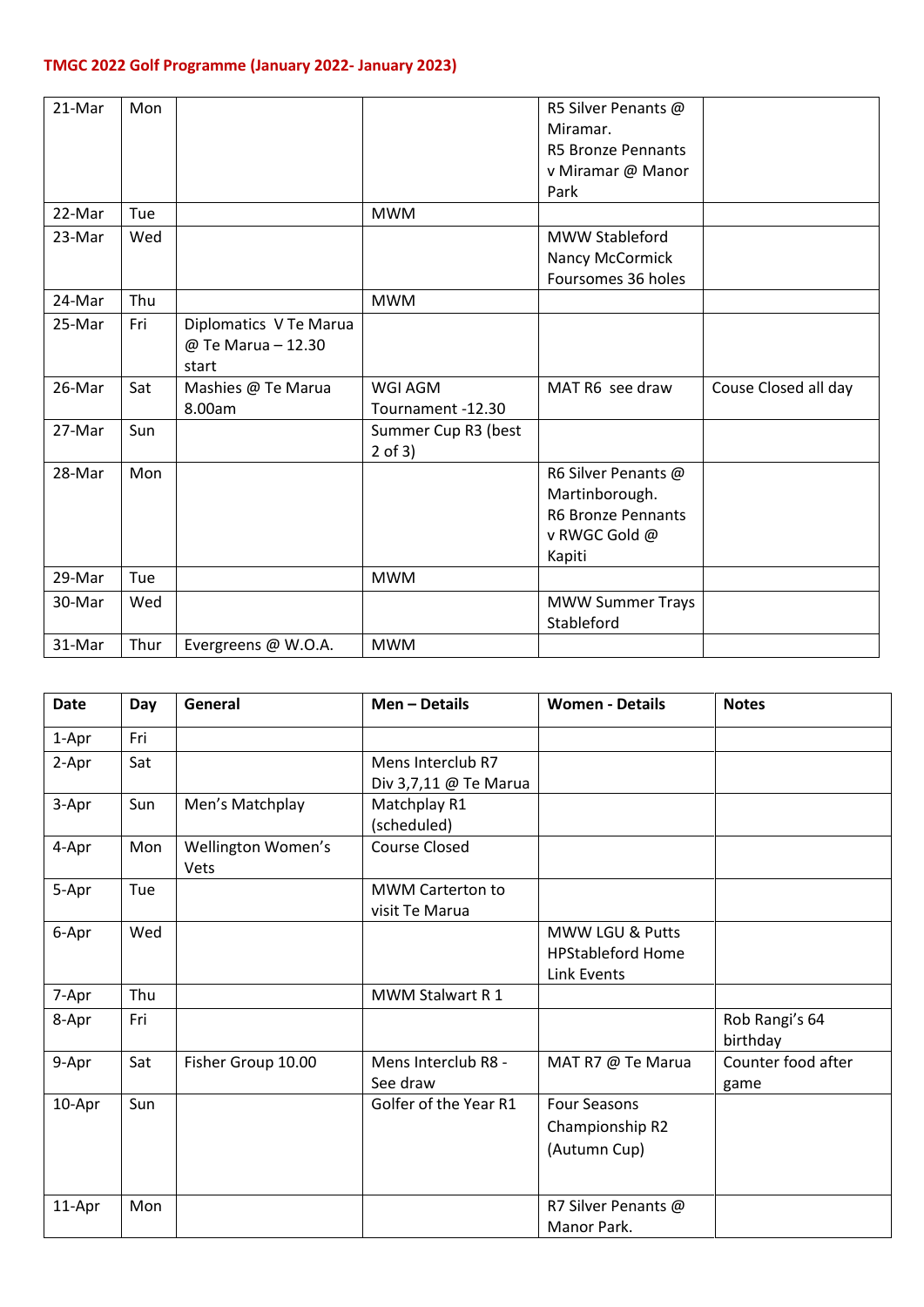|        |     |                                                 |                           | R7 Bronze Pennants @       |                                            |
|--------|-----|-------------------------------------------------|---------------------------|----------------------------|--------------------------------------------|
|        |     |                                                 |                           | Te Marua                   |                                            |
| 12-Apr | Tue | <b>COURSE CLOSED</b>                            | <b>CORING</b>             | <b>CORING</b>              | Coring - weather                           |
|        |     |                                                 |                           |                            | permitting                                 |
| 13-Apr | Wed | <b>COURSE CLOSED</b>                            | <b>CORING</b>             | Fay Jones Trophy           | Coring - weather                           |
|        |     |                                                 |                           | Stableford                 | permitting                                 |
| 14-Apr | Thu | <b>COURSE CLOSED</b>                            | <b>CORING</b>             | <b>CORING</b>              | Coring - weather                           |
|        |     |                                                 |                           |                            | permitting                                 |
| 15-Apr | Fri | Easter Weekend                                  |                           |                            | <b>Good Friday COURSE</b><br><b>CLOSED</b> |
| 16-Apr | Sat | Easter Weekend                                  |                           |                            | Easter Saturday                            |
|        |     | Clubrooms closed 3.30                           |                           |                            | Wedding                                    |
|        |     | for Wedding                                     |                           |                            |                                            |
| 17-Apr | Sun | Easter Weekend                                  | Golfer of the Year R2     |                            | Easter Sunday - Shop                       |
|        |     |                                                 |                           |                            | Comp - Stableford                          |
| 18-Apr | Mon | Easter Weekend                                  | Matchplay R1 (must        | Possible Course Closed     | Easter Monday                              |
|        |     | Ambrose Cafe                                    | be played by)             |                            |                                            |
|        |     | Tournamnet                                      |                           |                            |                                            |
| 19-Apr | Tue |                                                 | <b>MWM Stalwart R2</b>    |                            |                                            |
| 20-Apr | Wed |                                                 |                           | <b>MWW Nassau</b>          |                                            |
|        |     |                                                 |                           | Stableford                 |                                            |
| 21-Apr | Thu |                                                 | MWM Manor Park to         |                            |                                            |
|        |     |                                                 | visit Te Marua            |                            |                                            |
| 22-Apr | Fri |                                                 |                           |                            |                                            |
| 23-Apr | Sat | Mashies @ Ohariu                                |                           |                            | Tee off 10.15                              |
|        |     | <b>Waikanae Chartered</b>                       |                           |                            |                                            |
| 24-Apr | Sun | Club 24 players 3 x Carts<br><b>Halberg Day</b> | Jim Parkin Cup            | Lil Parkin Cup             |                                            |
| 25-Apr | Mon | Anzac Day                                       |                           |                            |                                            |
| 26-Apr | Tue | COURSE may be CLOSED                            | CORING RESERVE DAY.       | <b>CORING RESERVE DAY</b>  | Coring - weather                           |
|        |     |                                                 | MWM - Te Marua to         |                            | permitting                                 |
|        |     |                                                 | visit Waikanae            |                            |                                            |
| 27-Apr | Wed | COURSE may be CLOSED                            | <b>CORING RESERVE DAY</b> | <b>MWW Mystery</b>         | Coring - weather                           |
|        |     |                                                 |                           | <b>Partners Stableford</b> | permitting                                 |
| 28-Apr | Thu | COURSE may be CLOSED                            | CORING RESERVE DAY.       | <b>CORING RESERVE DAY</b>  | Coring - weather                           |
|        |     |                                                 | Evergreens @ Manor        |                            | permitting                                 |
|        |     |                                                 | Park. MWM TBC.            |                            |                                            |
| 29-Apr | Fri | COURSE may be CLOSED                            | CORING RESERVE DAY.       | <b>CORING RESERVE DAY</b>  | Coring - weather                           |
|        |     |                                                 |                           |                            | permitting                                 |
| 30-Apr | Sat |                                                 | Round 2 rescheduled       | MAT R8 at Te Marua         |                                            |
|        |     |                                                 | from 12th Feb Men's       |                            |                                            |
|        |     |                                                 | Div 3 & 10 @ Te           |                            |                                            |
|        |     |                                                 | Marua                     |                            |                                            |

| Date  | Day | General         | Men - Details               | <b>Women - Details</b>               | <b>Notes</b> |
|-------|-----|-----------------|-----------------------------|--------------------------------------|--------------|
| 1-May | Sun | Men's Matchplay | Matchplay QF<br>(scheduled) |                                      |              |
| 2-May | Mon |                 |                             | R8 Silver Penants @<br>RWGC.         |              |
| 3-May | Tue |                 | <b>MWM Stalwart R3</b>      |                                      |              |
| 4-May | Wed |                 |                             | <b>MWW LGU Putts</b><br>HPStableford |              |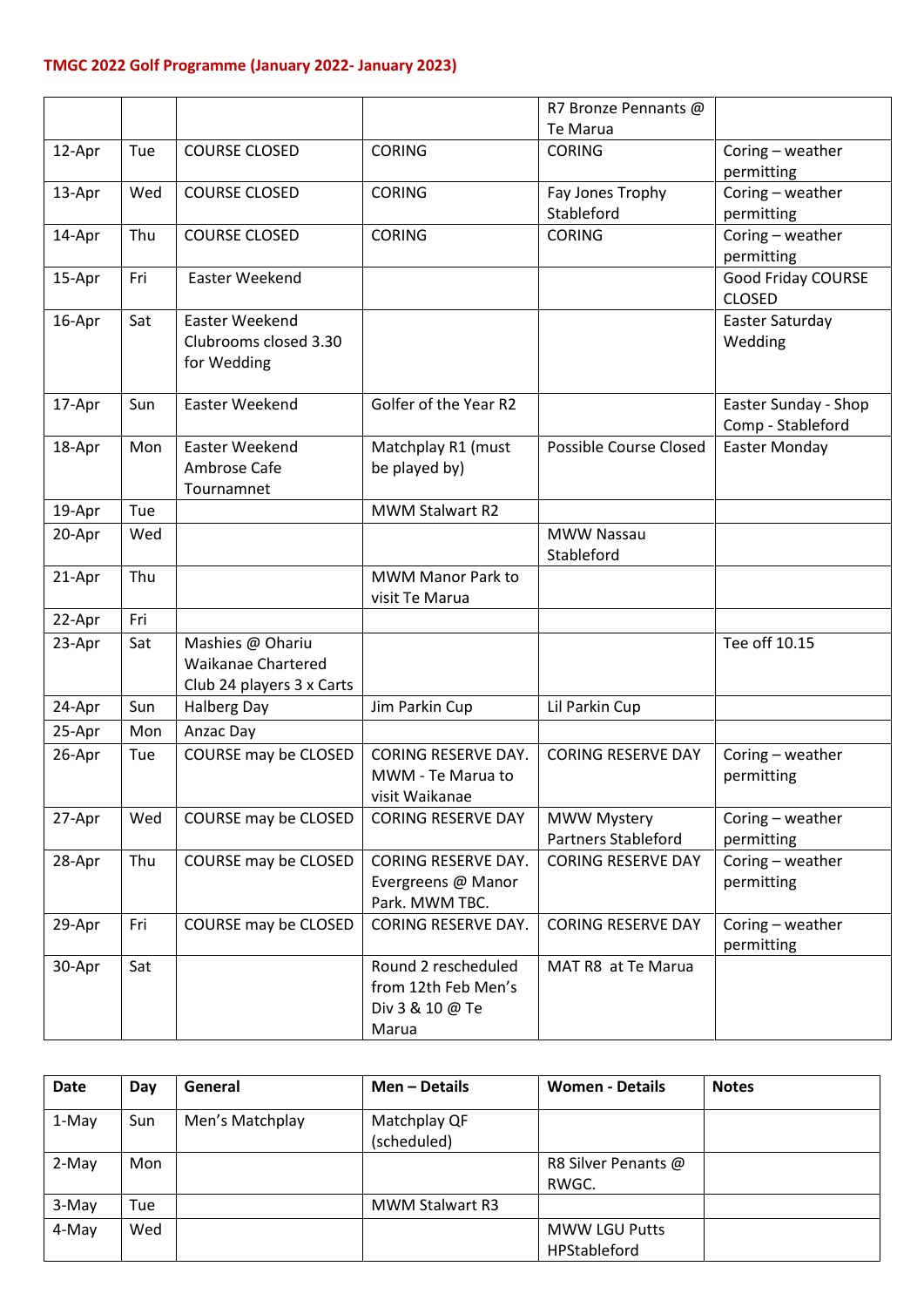| 5-May            | Thu        |                        | <b>MWM Stalwart Semi-</b> |                              |  |
|------------------|------------|------------------------|---------------------------|------------------------------|--|
| 6-May            | Fri        |                        | Final                     | <b>National Teams</b>        |  |
| 7-May            | Sat        |                        | Mens Interclub R9         | MAT $QF$ – see draw          |  |
|                  |            |                        | Div 10 @ Te Marua         |                              |  |
| 8-May            | Sun        |                        | Matchplay QF (must        |                              |  |
|                  |            |                        | be played by)             |                              |  |
| 9-May            | Mon        |                        |                           | R9 Silver Penants @          |  |
|                  |            |                        |                           | PBGC.                        |  |
|                  |            |                        |                           | <b>Bronze Pennants</b>       |  |
|                  |            |                        |                           | Final @ Manor Park           |  |
| 10-May           | Tue        |                        | MWM Te Marua to           |                              |  |
| 11-May           | Wed        |                        | visit Carterton           | <b>MWW Grannies Day</b>      |  |
|                  |            |                        |                           | Stableford                   |  |
| 12-May           | Thu        |                        | <b>MWM Stalwart Final</b> |                              |  |
| 13-May           | Fri        |                        |                           |                              |  |
| 14-May           | Sat        | Mashies @ KapitiM      | Mens Interclub R10        | MAT-Te Marua                 |  |
|                  |            |                        | Div 3, 7 @ Te Marua       | Course available for         |  |
|                  |            |                        |                           | Semi Final                   |  |
| 15-May           | Sun        | Men's Matchplay        | Matchplay SF              |                              |  |
|                  |            |                        | (Scheduled)               |                              |  |
| 16-May           | Mon        |                        |                           | Reserve Day - Silver         |  |
|                  |            |                        |                           | Penants / Bronze<br>Pennants |  |
| 17-May           | Tue        |                        | <b>MWM</b>                |                              |  |
| 18-May           | Wed        |                        |                           | MWW Stableford               |  |
| 19-May           | Thu        |                        | <b>MWM</b>                |                              |  |
| 20-May           | Fri        |                        |                           |                              |  |
| 21-May           | Sat        | Quinns Post 7.55am 5 x |                           |                              |  |
|                  |            | Carts 20p              |                           |                              |  |
| 22-May           | Sun        |                        | Matchplay SF (must be     |                              |  |
|                  |            |                        | played by)                |                              |  |
| 23-May           | Mon        |                        |                           | Field Day - Silver           |  |
|                  |            |                        |                           | Penants / Bronze             |  |
|                  |            |                        | <b>MWM</b>                | Pennants                     |  |
| 24-May<br>25-May | Tue<br>Wed |                        |                           | MWW Stroud Trophy            |  |
|                  |            |                        |                           | - Best 2 net                 |  |
|                  |            |                        |                           | Stableford                   |  |
| 26-May           | Thu        | Everygreens @ Oharia   | <b>MWM</b>                |                              |  |
|                  |            | Valley                 |                           |                              |  |
| 27-May           | Fri        |                        |                           |                              |  |
| 28-May           | Sat        |                        |                           |                              |  |
| 29-May           | Sun        | Men's Matchplay        | Matchplay FINAL           |                              |  |
| 30-May           | Mon        |                        |                           |                              |  |
| 31-May           | Tues       |                        | MWM Ambrose               |                              |  |
|                  |            |                        |                           |                              |  |

| <b>Date</b> | Dav | General | Men – Details | Women - Details  | <b>Notes</b> |
|-------------|-----|---------|---------------|------------------|--------------|
| 1-Jun       | Wed |         |               | MWW LGU Putts HP |              |
|             |     |         |               | Stableford       |              |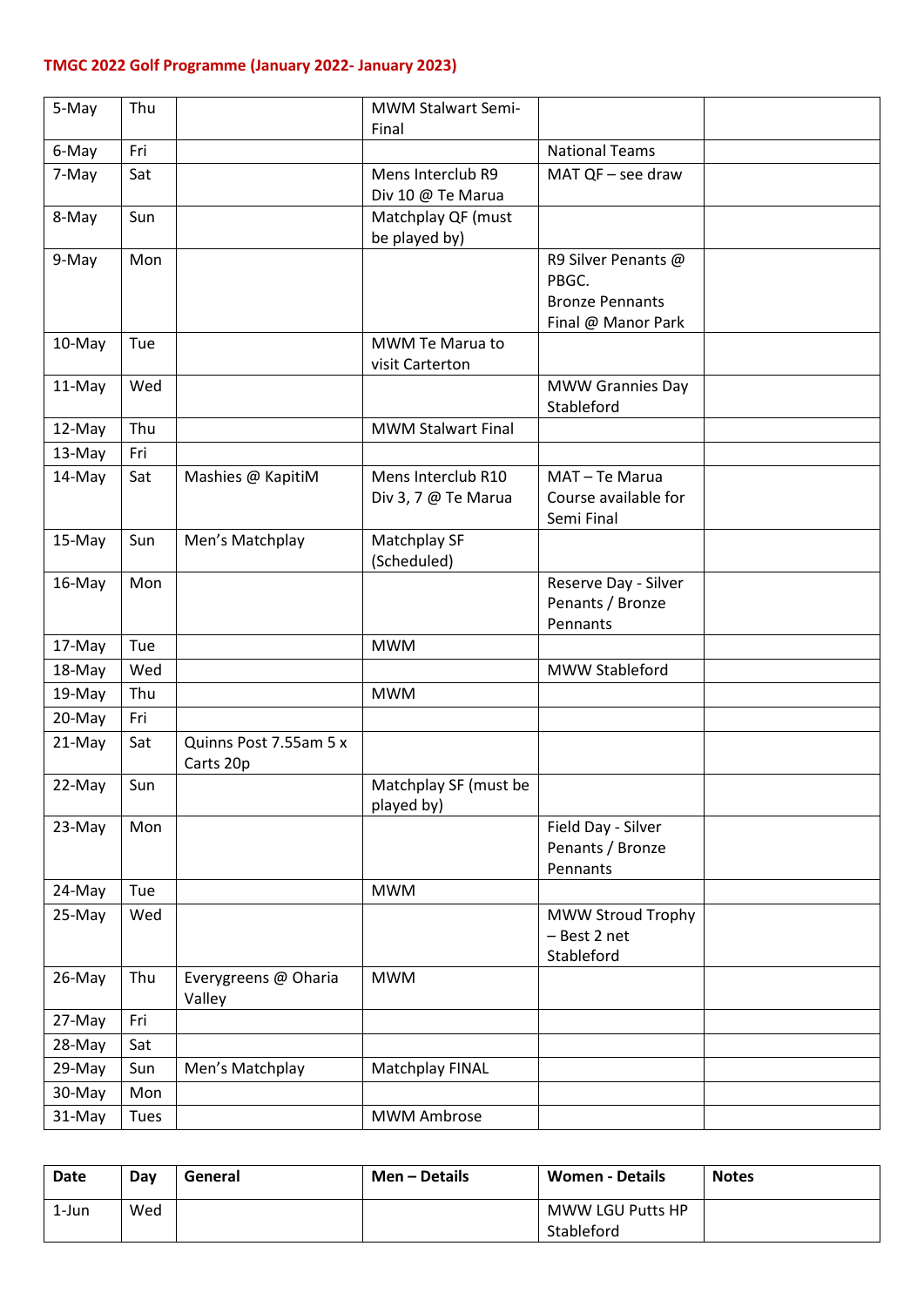| 2-Jun     | Thu  |                            | <b>MWM</b>                       |                                        |  |
|-----------|------|----------------------------|----------------------------------|----------------------------------------|--|
| 3-Jun     | Fri  |                            |                                  |                                        |  |
| 4-Jun     | Sat  | Queens Birthday<br>Weekend |                                  |                                        |  |
| 5-Jun     | Sun  | Queens Birthday<br>Weekend | Golfer of the Year R3            |                                        |  |
| 6-Jun     | Mon  | Queens Birthday<br>Holiday |                                  |                                        |  |
| 7-Jun     | Tue  |                            | <b>MWM</b>                       |                                        |  |
| 8-Jun     | Wed  |                            |                                  | <b>MWW Captains</b><br>Choice          |  |
| 9-Jun     | Thu  |                            | <b>MWM</b>                       |                                        |  |
| 10-Jun    | Fri  |                            |                                  |                                        |  |
| $11$ -Jun | Sat  | Mashies @ Boulcott         |                                  | MAT Field Day -<br>venue to be advised |  |
| 12-Jun    | Sun  |                            | Matchplay FINAL<br>(Reserve Day) |                                        |  |
| 13-Jun    | Mon  |                            |                                  |                                        |  |
| 14-Jun    | Tue  |                            | <b>MWM</b>                       |                                        |  |
| 15-Jun    | Wed  |                            |                                  | MWW Nassau<br>Stableford               |  |
| $16$ -Jun | Thu  |                            | MWM Mid-Year<br>Dinner           |                                        |  |
| 17-Jun    | Fri  |                            |                                  |                                        |  |
| 18-Jun    | Sat  |                            |                                  |                                        |  |
| 19-Jun    | Sun  |                            | Golfer of the Year R4            |                                        |  |
| 20-Jun    | Mon  |                            |                                  |                                        |  |
| 21-Jun    | Tue  |                            | <b>MWM</b>                       |                                        |  |
| 22-Jun    | Wed  |                            |                                  | MWW Vets Day<br>Stableford             |  |
| 23-Jun    | Thu  |                            | <b>MWM</b>                       |                                        |  |
| 24-Jun    | Fri  | Matariki Holiday           |                                  |                                        |  |
| 25-Jun    | Sat  |                            | Mashies @ Royal                  |                                        |  |
| 26-Jun    | Sun  |                            |                                  |                                        |  |
| 27-Jun    | Mon  |                            |                                  |                                        |  |
| 28-Jun    | Tue  |                            | <b>MWM</b>                       |                                        |  |
| 29-Jun    | Wed  |                            |                                  | MWW Stableford                         |  |
| 30-Jun    | Thur |                            | MWM Te Marua visit<br>Waikanae   |                                        |  |

| <b>Date</b> | Day | General | Men - Details              | <b>Women - Details</b> | <b>Notes</b> |
|-------------|-----|---------|----------------------------|------------------------|--------------|
| $1-Jul$     | Fri |         |                            |                        |              |
| $2$ -Jul    | Sat |         | Quinns Post 9am 5<br>Carts |                        |              |
| $3$ -Jul    | Sun |         | Hastwell Cup / Pope<br>Cup |                        |              |
| 4-Jul       | Mon |         |                            |                        |              |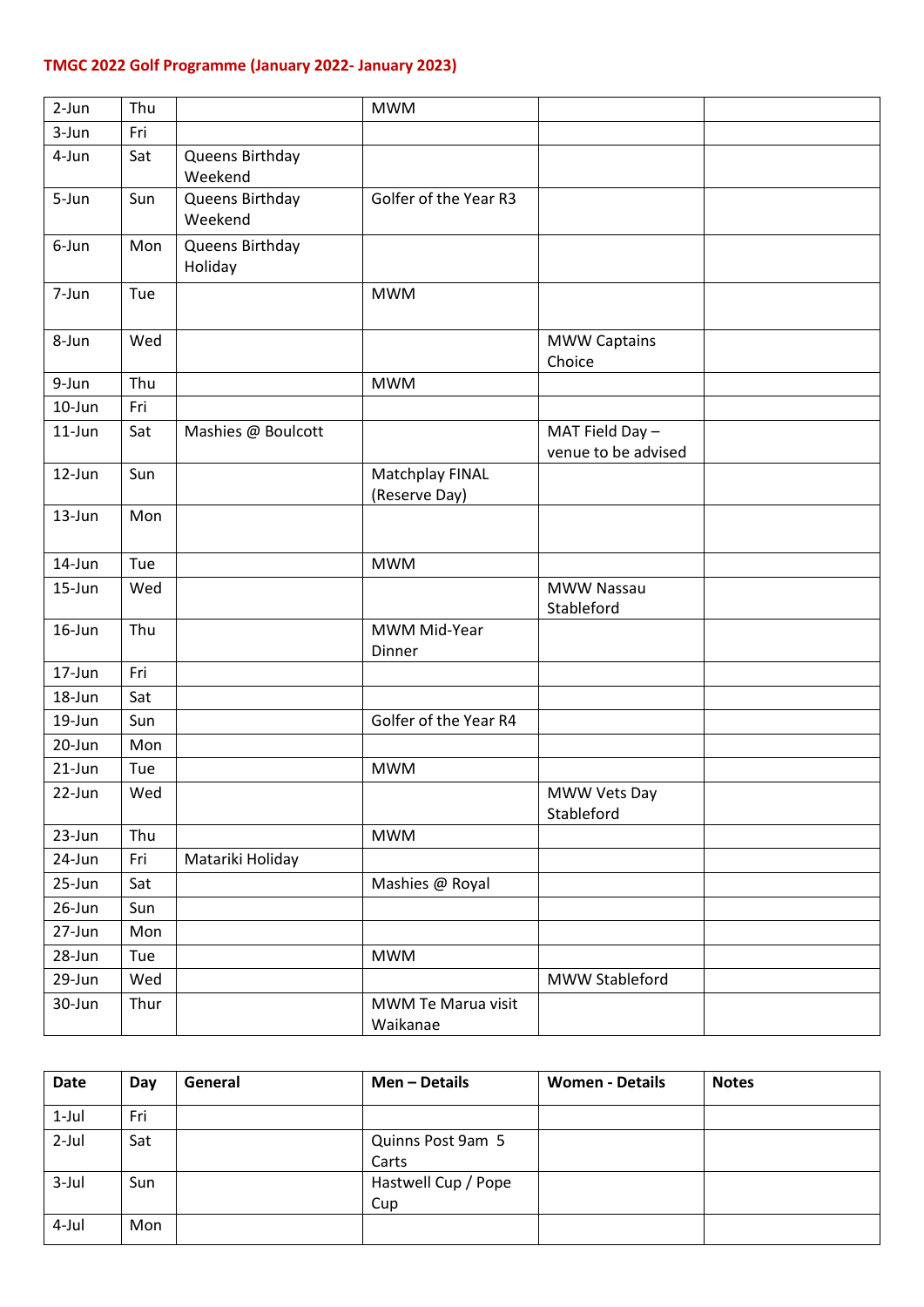| 5-Jul     | Tue |                          | <b>MWM</b>                                                                             |                                                        |                                                            |
|-----------|-----|--------------------------|----------------------------------------------------------------------------------------|--------------------------------------------------------|------------------------------------------------------------|
| 6-Jul     | Wed |                          |                                                                                        | <b>MWW LGU Putts</b><br>HPStableford                   |                                                            |
| 7-Jul     | Thu |                          | <b>MWM</b>                                                                             |                                                        |                                                            |
| 8-Jul     | Fri |                          |                                                                                        |                                                        |                                                            |
| 9-Jul     | Sat |                          |                                                                                        |                                                        |                                                            |
| $10$ -Jul | Sun |                          | Golfer of the Year R5                                                                  |                                                        |                                                            |
| $11$ -Jul | Mon |                          |                                                                                        |                                                        |                                                            |
| $12$ -Jul | Tue |                          | <b>MWM</b>                                                                             |                                                        |                                                            |
| $13$ -Jul | Wed |                          |                                                                                        | MWW Stableford                                         |                                                            |
| $14$ -Jul | Thu |                          | <b>MWM</b>                                                                             |                                                        |                                                            |
| $15$ -Jul | Fri |                          |                                                                                        |                                                        |                                                            |
| $16$ -Jul | Sat |                          | Mashies @ Te Marua                                                                     |                                                        | <b>COURSE CLOSED TILL</b><br>1PM                           |
| 17-Jul    | Sun |                          | Hastwell Cup / Pope<br>Cup (Reserve Day)                                               | <b>Four Seasons</b><br>Championship R3<br>(Winter Cup) | Women:<br><b>Purple Tees</b><br>No Electics round<br>today |
| 18-Jul    | Mon |                          |                                                                                        |                                                        |                                                            |
| 19-Jul    | Tue |                          | <b>MWM</b>                                                                             |                                                        |                                                            |
| 20-Jul    | Wed |                          |                                                                                        | MWW Hidden Holes<br>Stableford                         |                                                            |
| $21$ -Jul | Thu |                          | <b>MWM</b>                                                                             |                                                        |                                                            |
| 22-Jul    | Fri |                          |                                                                                        |                                                        |                                                            |
| 23-Jul    | Sat | <b>Men's Yellow Tees</b> |                                                                                        |                                                        |                                                            |
| 24-Jul    | Sun | <b>Men's Yellow Tees</b> | Golfer of the Year R6                                                                  |                                                        |                                                            |
| 25-Jul    | Mon |                          |                                                                                        |                                                        |                                                            |
| $26$ -Jul | Tue |                          | <b>MWM</b>                                                                             |                                                        |                                                            |
| 27-Jul    | Wed |                          |                                                                                        | MWW Nassau<br>Stableford                               |                                                            |
| 28-Jul    | Thu |                          | <b>MWM</b>                                                                             |                                                        |                                                            |
| 29-Jul    | Fri |                          |                                                                                        |                                                        |                                                            |
| 30-Jul    | Sat |                          | Invicta Trophy R1                                                                      |                                                        |                                                            |
| $31$ -Jul | Sun |                          | Registrations open for<br>Ade Waddell<br>Memorial (limited to<br>1st 16 pairs entered) |                                                        |                                                            |

| <b>Date</b> | Day | General               | Men - Details        | <b>Women - Details</b> | <b>Notes</b>  |
|-------------|-----|-----------------------|----------------------|------------------------|---------------|
| 1-Aug       | Mon |                       |                      |                        |               |
| 2-Aug       | Tue |                       | <b>MWM</b>           |                        |               |
| 3-Aug       | Wed |                       |                      | MWW LGU Putts          |               |
|             |     |                       |                      | <b>HPStableford</b>    |               |
| 4-Aug       | Thu |                       | <b>MWM</b>           |                        |               |
| 5-Aug       | Fri |                       |                      |                        |               |
| 6-Aug       | Sat |                       | Invicta Trophy R2    |                        |               |
| 7-Aug       | Sun |                       |                      |                        |               |
| 8-Aug       | Mon | Wellington Men's Vets | <b>COURSE CLOSED</b> |                        | Dave Anderson |
| 9-Aug       | Tue |                       | <b>MWM</b>           |                        |               |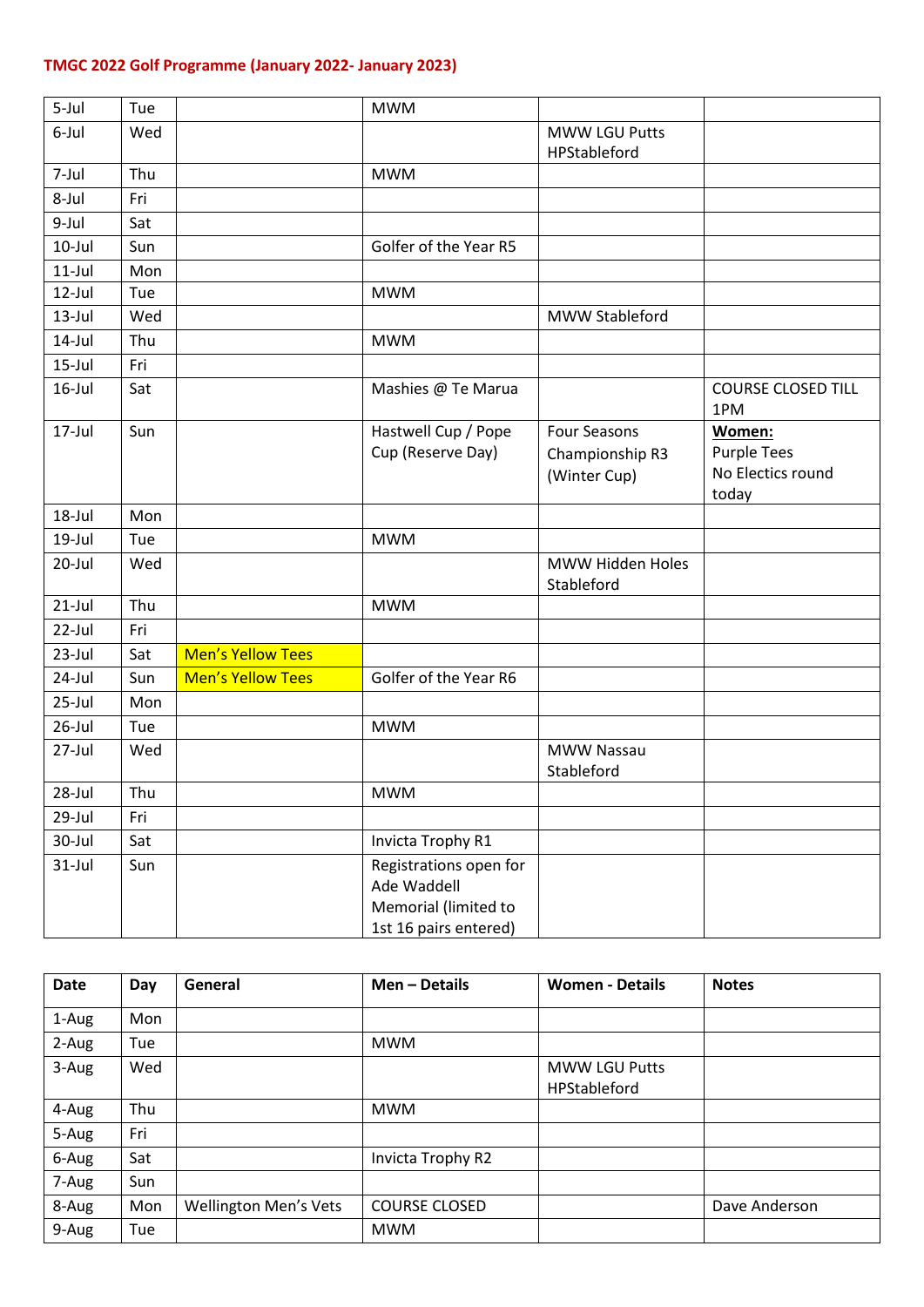| 10-Aug   | Wed |                          |                         | MWW MatchPlay        |  |
|----------|-----|--------------------------|-------------------------|----------------------|--|
|          |     |                          |                         | Rd1 Stableford       |  |
| 11-Aug   | Thu |                          | <b>MWM</b>              |                      |  |
| 12-Aug   | Fri |                          |                         |                      |  |
| $13-Aug$ | Sat |                          | Mashies @ Kapiti        | <b>Westpac Group</b> |  |
|          |     |                          | Reserve Day - Invicta   | 7.00am               |  |
|          |     |                          | Trophy                  |                      |  |
| 14-Aug   | Sun |                          | Golfer of the Year R7.  |                      |  |
|          |     |                          | Registrations close for |                      |  |
|          |     |                          | Ade Waddell             |                      |  |
|          |     |                          | Memorial.               |                      |  |
| 15-Aug   | Mon |                          |                         |                      |  |
| 16-Aug   | Tue |                          | <b>MWM</b>              |                      |  |
| 17-Aug   | Wed |                          |                         | MWW MatchPlay        |  |
|          |     |                          |                         | Rd2 Stableford       |  |
| 18-Aug   | Thu |                          | <b>MWM</b>              |                      |  |
| 19-Aug   | Fri |                          |                         |                      |  |
| 20-Aug   | Sat |                          |                         |                      |  |
| 21-Aug   | Sun |                          | Austad Cup R1 of 2.     |                      |  |
|          |     |                          | Draw posted for Ade     |                      |  |
|          |     |                          | Waddell Memorial.       |                      |  |
| 22-Aug   | Mon |                          |                         |                      |  |
| 23-Aug   | Tue |                          | MWM Matchplay R1        |                      |  |
| 24-Aug   | Wed |                          |                         | MWW MachPlay         |  |
|          |     |                          |                         | reserve day          |  |
|          |     |                          |                         | Stableford           |  |
| 25-Aug   | Thu |                          |                         |                      |  |
| 26-Aug   | Fri |                          |                         |                      |  |
| 27-Aug   | Sat | <b>Men's Yellow Tees</b> |                         |                      |  |
| 28-Aug   | Sun | <b>Men's Yellow Tees</b> | Reserve Day - Austad    |                      |  |
|          |     |                          | Cup R1.                 |                      |  |
| 29-Aug   | Mon |                          |                         |                      |  |
| 30-Aug   | Tue |                          | MWM Matchplay R2        |                      |  |
| 31-Aug   | Wed |                          |                         | MWW MatchPlay        |  |
|          |     |                          |                         | Rd3 Stableford       |  |

| <b>Date</b> | Day | General                                                  | Men - Details                                                           | <b>Women - Details</b>               | <b>Notes</b>                   |
|-------------|-----|----------------------------------------------------------|-------------------------------------------------------------------------|--------------------------------------|--------------------------------|
| 1-Sep       | Thu |                                                          | <b>MWM</b>                                                              |                                      |                                |
| 2-Sep       | Fri |                                                          |                                                                         |                                      |                                |
| 3-Sep       | Sat |                                                          |                                                                         |                                      |                                |
| 4-Sep       | Sun |                                                          | Austad Cup R2 of 2.<br>Ade Waddell<br>Memorial QF (to be<br>played by). | Club Championships<br>(Matchplay R1) |                                |
| 5-Sep       | Mon |                                                          |                                                                         |                                      |                                |
| 6-Sep       | Tue |                                                          | MWM Matchplay R3                                                        |                                      |                                |
| 7-Sep       | Wed |                                                          |                                                                         | <b>MWW LGU Putts</b>                 |                                |
| 8-Sep       | Thu |                                                          | <b>MWM Matchplay</b><br>Semi-Final                                      |                                      |                                |
| 9-Sep       | Fri | <b>Wellington Electrical</b><br><b>Trades Tournament</b> | <b>COURSE CLOSED</b>                                                    |                                      | Rebook round same<br>time 2023 |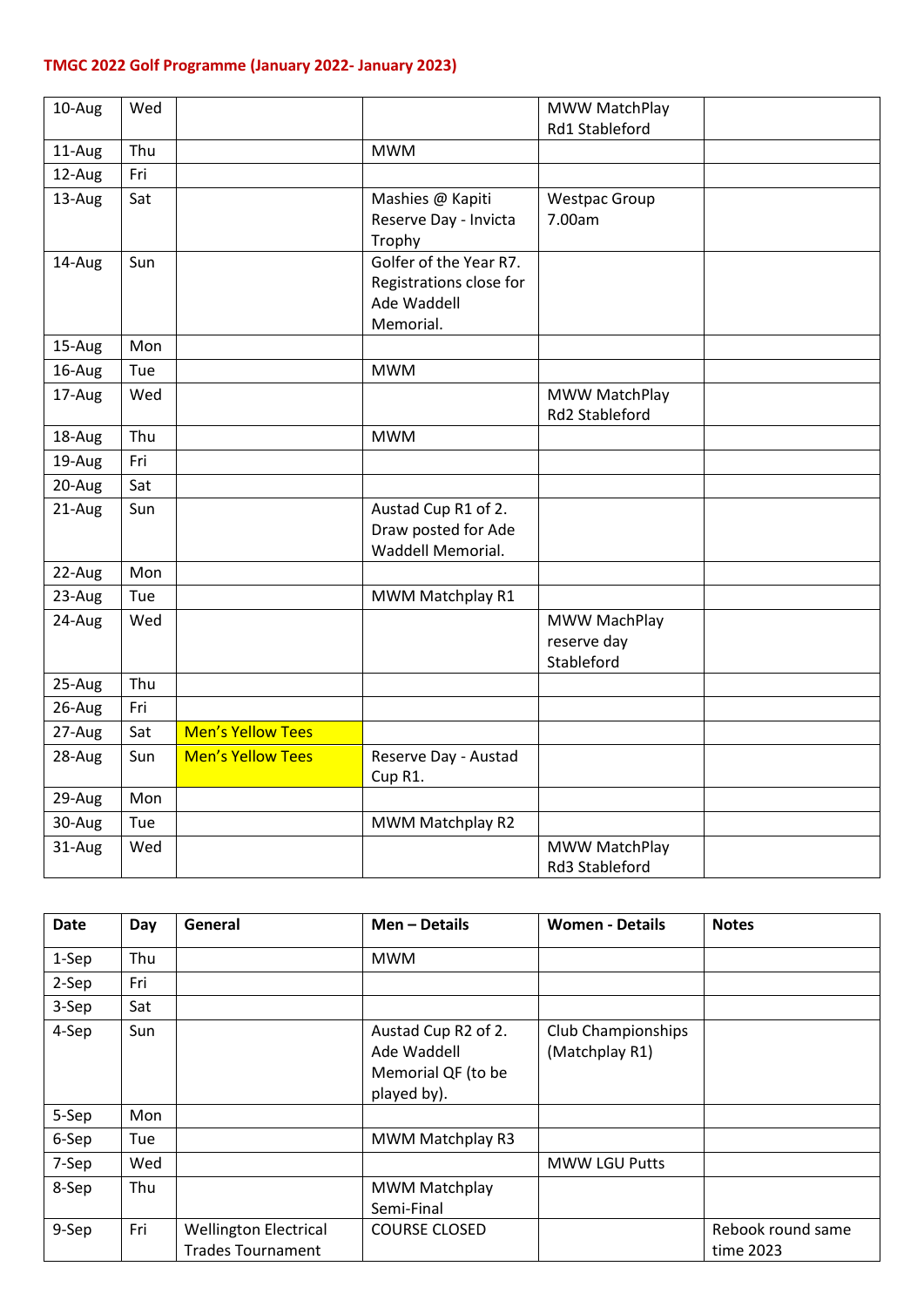| 10-Sep | Sat | Mashies @ Royal                            |                                                  |                                            |  |
|--------|-----|--------------------------------------------|--------------------------------------------------|--------------------------------------------|--|
| 11-Sep | Sun |                                            | Reserve Day - Austad<br>Cup R2.                  |                                            |  |
| 12-Sep | Mon |                                            |                                                  |                                            |  |
| 13-Sep | Tue |                                            | MWM Matchplay Final                              |                                            |  |
| 14-Sep | Wed |                                            |                                                  | MWW Nassau<br>Stableford                   |  |
| 15-Sep | Thu |                                            | MWM Jeffries Shield<br>R1                        |                                            |  |
| 16-Sep | Fri |                                            |                                                  |                                            |  |
| 17-Sep | Sat | Porirua Club 9.30 2 tee<br>start 5 x Carts |                                                  |                                            |  |
| 18-Sep | Sun |                                            | Ade Waddell<br>Memorial (SF (to be<br>played by) |                                            |  |
| 19-Sep | Mon |                                            |                                                  |                                            |  |
| 20-Sep | Tue |                                            | <b>MWM</b>                                       |                                            |  |
| 21-Sep | Wed |                                            |                                                  | MWW MatchPlay<br>Finals Stableford         |  |
| 22-Sep | Thu |                                            | <b>MWM</b>                                       |                                            |  |
| 23-Sep | Fri |                                            |                                                  |                                            |  |
| 24-Sep | Sat | Mashies @ Boulcott                         |                                                  |                                            |  |
| 25-Sep | Sun |                                            | Golfer of the Year R8                            |                                            |  |
| 26-Sep | Mon |                                            |                                                  |                                            |  |
| 27-Sep | Tue |                                            | MWM MWM Jeffries<br>Shield R2                    |                                            |  |
| 28-Sep | Wed |                                            |                                                  | MWW MatchPlay<br>reserve day<br>Stableford |  |
| 29-Sep | Thu | <b>COURSE CLOSED</b>                       | Evergreens @ Te<br>Marua                         |                                            |  |
| 30-Sep | Fri |                                            |                                                  |                                            |  |

| <b>Date</b> | Day | General               | Men - Details         | <b>Women - Details</b> | <b>Notes</b>          |
|-------------|-----|-----------------------|-----------------------|------------------------|-----------------------|
| 1-Oct       | Sat | Harper Wedding group  | Left - Handers        | Left - Handers         | Nigel Messenger-      |
|             |     | 6 Carts - Limited Tee | Tournament            | Tournament             | Start sheet not to be |
|             |     | Times 8.00am          |                       |                        | opened up until chat  |
|             |     |                       |                       |                        | with Mark Harper      |
| 2-Oct       | Sun |                       | Ade Waddell           | Club Championships     |                       |
|             |     |                       | <b>Memorial Final</b> | (Matchplay Final)      |                       |
| 3-Oct       | Mon | <b>COURSE CLOSED</b>  | <b>CORING</b>         | <b>CORING</b>          |                       |
| 4-Oct       | Tue | <b>COURSE CLOSED</b>  | <b>CORING</b>         | <b>CORING</b>          |                       |
| 5-Oct       | Wed | <b>COURSE CLOSED</b>  | <b>CORING</b>         | <b>CORING</b>          |                       |
| 6-Oct       | Thu | <b>COURSE CLOSED</b>  | <b>CORING</b>         | <b>CORING</b>          |                       |
| 7-Oct       | Fri | <b>COURSE CLOSED</b>  | <b>CORING</b>         | <b>CORING</b>          |                       |
| 8-Oct       | Sat |                       |                       |                        |                       |
| 9-Oct       | Sun |                       |                       |                        |                       |
| 10-Oct      | Mon |                       |                       |                        |                       |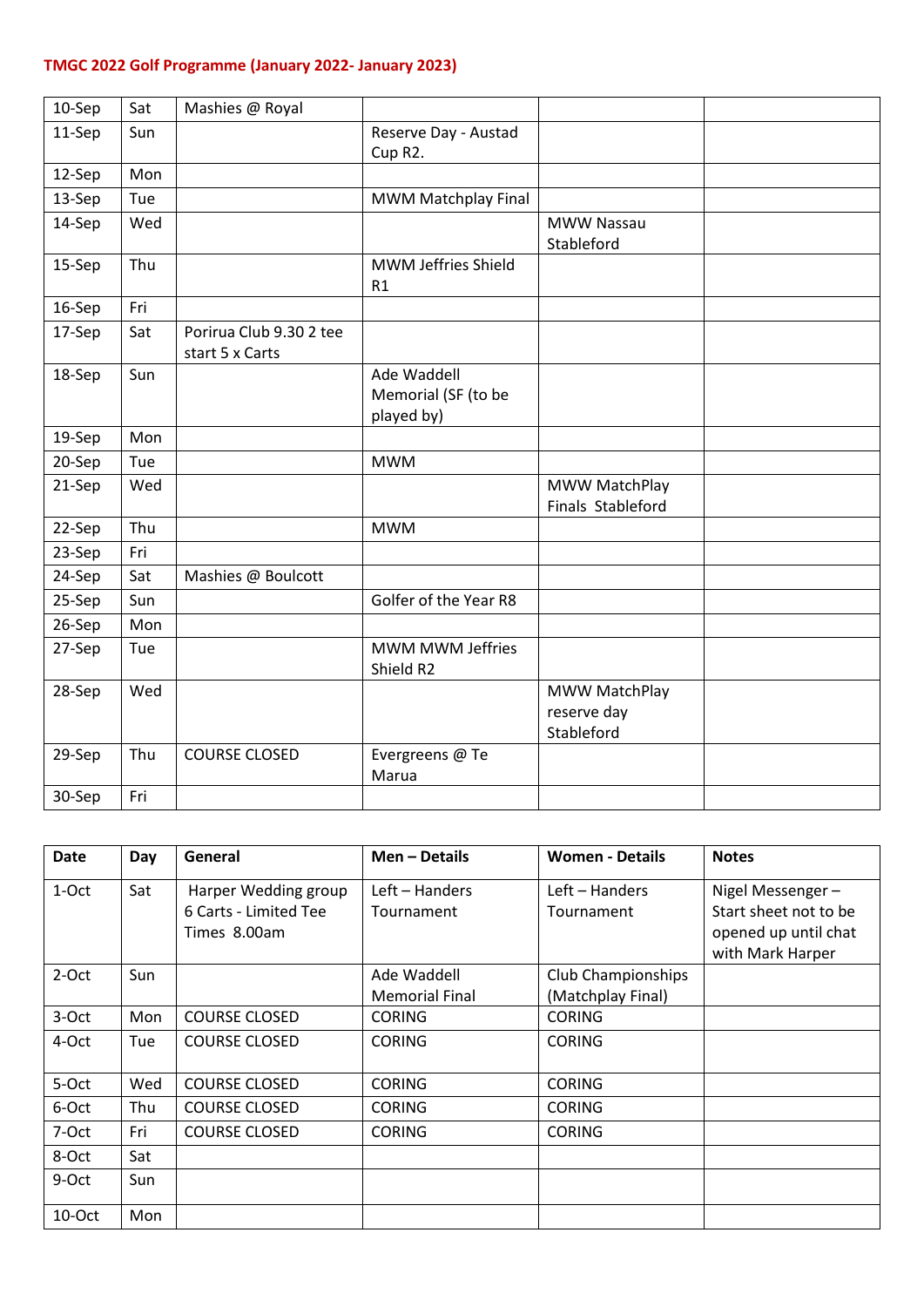| 11-Oct   | Tue |                                    | MWM Jeffries Shield<br>R <sub>3</sub>                 |                                                        |  |
|----------|-----|------------------------------------|-------------------------------------------------------|--------------------------------------------------------|--|
| 12-Oct   | Wed |                                    |                                                       | MWW LGU Putts                                          |  |
| 13-Oct   | Thu |                                    | MWM Jeffries Shield<br>Semi-Final                     |                                                        |  |
| 14-Oct   | Fri |                                    |                                                       |                                                        |  |
| 15-Oct   | Sat | Mashies Field Day @<br>Trentham    |                                                       |                                                        |  |
| 16-Oct   | Sun |                                    | Memorial R4 (to be<br>played by)                      | <b>Four Seasons</b><br>Championship R4<br>(Spring Cup) |  |
| 17-Oct   | Mon |                                    |                                                       |                                                        |  |
| 18-Oct   | Tue |                                    | MWM Jeffries Shield<br>Final                          |                                                        |  |
| 19-Oct   | Wed |                                    |                                                       | <b>MWW Mystery</b><br><b>Partners Stableford</b>       |  |
| 20-Oct   | Thu |                                    | <b>MWM</b>                                            |                                                        |  |
| 21-Oct   | Fri |                                    |                                                       |                                                        |  |
| 22-Oct   | Sat | Labour Day Weekend                 | Golfer of the Year R9                                 | Dorothy Palmer<br>Trophy (best 2<br>rounds)            |  |
| 23-Oct   | Sun | Labour Day Weekend                 |                                                       | Dorothy Palmer<br>Trophy (best 2<br>rounds)            |  |
| 24-Oct   | Mon | Labour Day Holiday                 |                                                       | Dorothy Palmer<br>Trophy (best 2<br>rounds)            |  |
| $25-Oct$ | Tue |                                    | <b>MWM</b>                                            |                                                        |  |
| 26-Oct   | Wed |                                    |                                                       | <b>MWW Final</b><br>Shootout                           |  |
| 27-Oct   | Thu | Evergreen @ Trentham<br>Semi Final | <b>MWM</b>                                            |                                                        |  |
| 28-Oct   | Fri |                                    |                                                       |                                                        |  |
| 29-Oct   | Sat |                                    |                                                       |                                                        |  |
| 30-Oct   | Sun |                                    | Reserve Day - Ade<br><b>Waddell Memorial</b><br>Final |                                                        |  |
| 31-Oct   | Mon |                                    |                                                       |                                                        |  |

| <b>Date</b> | Day | General | Men - Details          | <b>Women - Details</b> | <b>Notes</b> |
|-------------|-----|---------|------------------------|------------------------|--------------|
| 1-Nov       | Tue |         | <b>MWM</b>             |                        |              |
| 2-Nov       | Wed |         |                        | <b>MWW LGU Putts</b>   |              |
| 3-Nov       | Thu |         | <b>MWM</b>             |                        |              |
| 4-Nov       | Fri |         |                        |                        |              |
| 5-Nov       | Sat |         |                        |                        |              |
| 6-Nov       | Sun |         | Golfer of the Year R10 |                        |              |
| 7-Nov       | Mon |         |                        |                        |              |
| 8-Nov       | Tue |         | <b>MWM</b>             |                        |              |
| 9-Nov       | Wed |         |                        | MWW AGM 9am            |              |
| 10-Nov      | Thu |         | <b>MWM Shootout</b>    |                        |              |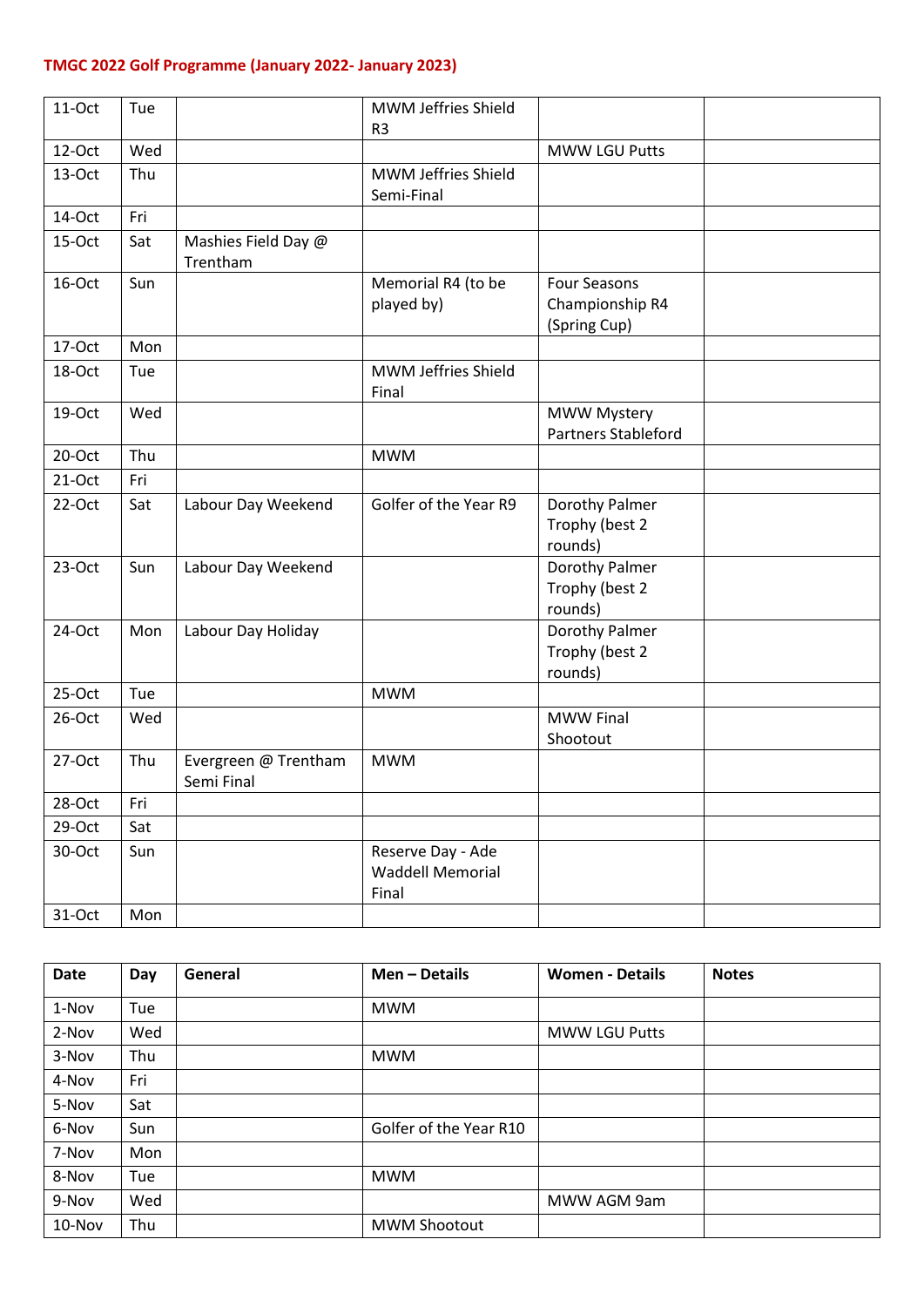| 11-Nov | Fri | Parapine - Course<br>Closed            |                                                 |                                                 |  |
|--------|-----|----------------------------------------|-------------------------------------------------|-------------------------------------------------|--|
| 12-Nov | Sat | No group bookings                      | Weekend Shootout                                | Weekend Shootout                                |  |
| 13-Nov | Sun |                                        |                                                 |                                                 |  |
| 14-Nov | Mon |                                        |                                                 |                                                 |  |
| 15-Nov | Tue |                                        | <b>MWM</b>                                      |                                                 |  |
| 16-Nov | Wed |                                        |                                                 | <b>MWW Shootout</b><br>reserve day              |  |
| 17-Nov | Thu |                                        | MWM Te Marua visit<br>Levin                     |                                                 |  |
| 18-Nov | Fri | Eagles Christmas Dinner<br>7pm         |                                                 |                                                 |  |
| 19-Nov | Sat |                                        |                                                 |                                                 |  |
| 20-Nov | Sun |                                        | Arthur Avis trophy                              |                                                 |  |
| 21-Nov | Mon |                                        |                                                 |                                                 |  |
| 22-Nov | Tue |                                        | <b>MWM</b>                                      |                                                 |  |
| 23-Nov | Wed |                                        |                                                 | <b>MWW Nassau</b><br>Stableford                 |  |
| 24-Nov | Thu |                                        | <b>MWM</b>                                      |                                                 |  |
| 25-Nov | Fri | <b>Enzed Booking course-</b><br>closed |                                                 |                                                 |  |
| 26-Nov | Sat | No group bookings                      | <b>RESERVE DAY -</b><br><b>Weekend Shootout</b> | <b>RESERVE DAY -</b><br><b>Weekend Shootout</b> |  |
| 27-Nov | Sun |                                        | Golfer of the Year<br>Final                     |                                                 |  |
| 28-Nov | Mon |                                        |                                                 |                                                 |  |
| 29-Nov | Tue | Evergreens @ Manor<br>Park - Final     | <b>MWM</b>                                      |                                                 |  |
| 30-Nov | Wed |                                        |                                                 | MWW Stableford                                  |  |
|        |     |                                        |                                                 | last day for Gobbler                            |  |

| <b>Date</b> | Day | General                                  | Men - Details                             | <b>Women - Details</b>                                                             | <b>Notes</b>    |
|-------------|-----|------------------------------------------|-------------------------------------------|------------------------------------------------------------------------------------|-----------------|
| 1-Dec       | Thu | Evergreens - Reserve<br>Day              | <b>MWM</b>                                |                                                                                    |                 |
| 2-Dec       | Fri | <b>Stoney Classis</b>                    |                                           |                                                                                    | <b>TBC</b>      |
| 3-Dec       | Sat | Porirua Club game and<br>Christmas Lunch |                                           |                                                                                    | 5 Carts 9.30    |
| 4-Dec       | Sun |                                          | Reserve Day - Golfer<br>of the Year Final | <b>Four Seasons</b><br>Championship R5<br>(Christmas Cup)<br><b>Eclectics ENDS</b> |                 |
| 5-Dec       | Mon | TMGC AGM 8:00 p.m.                       | <b>TMGC AGM</b>                           | <b>TMGC AGM</b>                                                                    | <b>TMGC AGM</b> |
| 6-Dec       | Tue |                                          | <b>MWM</b>                                |                                                                                    |                 |
| 7-Dec       | Wed |                                          |                                           | MWW Closing Day<br>Marguerite<br>Fitzgibbons Trophy<br>Stableford                  |                 |
| 8-Dec       | Thu |                                          | <b>MWM</b>                                |                                                                                    |                 |
| 9-Dec       | Fri |                                          |                                           |                                                                                    |                 |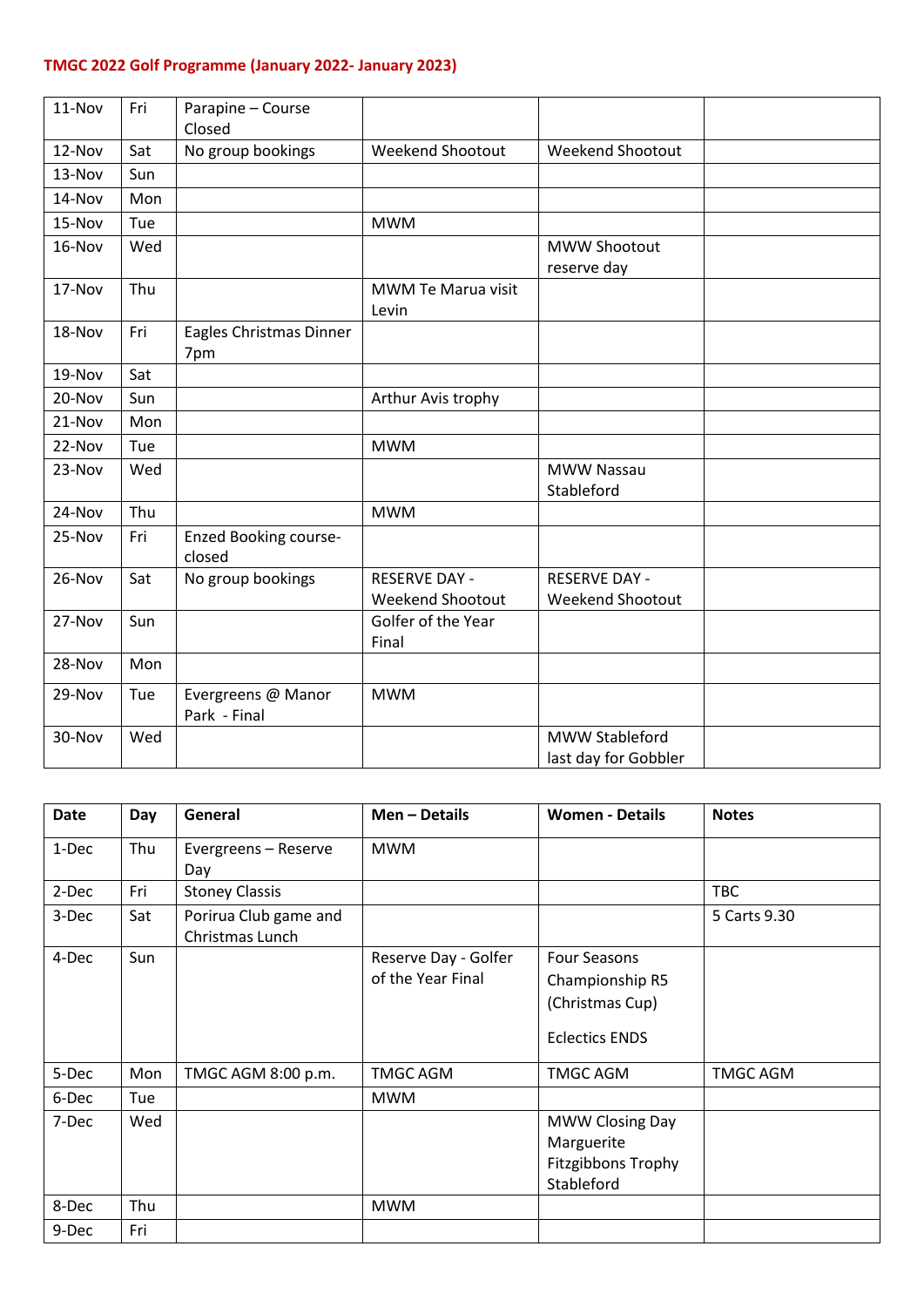| 10-Dec | Sat |                                     |                                                   |                                                   |  |
|--------|-----|-------------------------------------|---------------------------------------------------|---------------------------------------------------|--|
| 11-Dec | Sun |                                     |                                                   |                                                   |  |
| 12-Dec | Mon |                                     |                                                   |                                                   |  |
| 13-Dec | Tue |                                     | <b>MWM</b>                                        |                                                   |  |
| 14-Dec | Wed |                                     |                                                   | <b>MWW</b>                                        |  |
| 15-Dec | Thu |                                     | MWM AGM &<br><b>Christmas Dinner</b>              |                                                   |  |
| 16-Dec | Fri |                                     |                                                   |                                                   |  |
| 17-Dec | Sat |                                     |                                                   |                                                   |  |
| 18-Dec | Sun | <b>Closing Day</b>                  | <b>Gething Trophy</b>                             | <b>Gething Trophy</b>                             |  |
| 19-Dec | Mon |                                     |                                                   |                                                   |  |
| 20-Dec | Tue |                                     | <b>MWM</b>                                        |                                                   |  |
| 21-Dec | Wed |                                     |                                                   | <b>MWW</b>                                        |  |
| 22-Dec | Thu |                                     | <b>MWM</b>                                        |                                                   |  |
| 23-Dec | Fri |                                     |                                                   |                                                   |  |
| 24-Dec | Sat |                                     |                                                   |                                                   |  |
| 25-Dec | Sun | Christmas Day -<br>Clubhouse Closed | Online bookings only                              | Online bookings only                              |  |
| 26-Dec | Mon | <b>Boxing Day</b>                   | <b>COURSE CLOSED from</b><br>12 pm Midday         | <b>COURSE CLOSED</b><br>from 12 pm Midday         |  |
| 27-Dec | Tue | <b>COURSE CLOSED</b>                | <b>Te Marua Masters</b><br><b>Golf Tournament</b> | <b>Te Marua Masters</b><br><b>Golf Tournament</b> |  |
| 28-Dec | Wed | <b>COURSE CLOSED</b>                | <b>Te Marua Masters</b><br><b>Golf Tournament</b> | <b>Te Marua Masters</b><br><b>Golf Tournament</b> |  |
| 29-Dec | Thu | <b>COURSE CLOSED</b>                | Te Marua Masters<br><b>Golf Tournament</b>        | Te Marua Masters<br><b>Golf Tournament</b>        |  |
| 30-Dec | Fri | <b>COURSE CLOSED</b>                | <b>Te Marua Masters</b><br><b>Golf Tournament</b> | <b>Te Marua Masters</b><br><b>Golf Tournament</b> |  |
| 31-Dec | Sat | <b>Course OPEN</b>                  |                                                   |                                                   |  |

### **January 2023**

| <b>Date</b> | Day | General                     | Men - Details    | <b>Women - Details</b> | <b>Notes</b> |
|-------------|-----|-----------------------------|------------------|------------------------|--------------|
| 1-Jan       | Sun | New Year's Day              |                  |                        |              |
| 2-Jan       | Mon | Day after New Year's<br>Day |                  |                        |              |
| 3-Jan       | Tue | New Year's Holiday          |                  |                        |              |
| 4-Jan       | Wed | New Year's Holiday          |                  |                        |              |
| 5-Jan       | Thu |                             | <b>MWM Start</b> |                        |              |
| 6-Jan       | Fri |                             |                  |                        |              |
| 7-Jan       | Sat |                             |                  |                        |              |
| 8-Jan       | Sun |                             |                  |                        |              |
| 9-Jan       | Mon |                             |                  |                        |              |
| $10$ -Jan   | Tue |                             | <b>MWM</b>       |                        |              |
| $11$ -Jan   | Wed |                             |                  |                        |              |
| 12-Jan      | Thu |                             | <b>MWM</b>       |                        |              |
| 13-Jan      | Fri |                             |                  |                        |              |